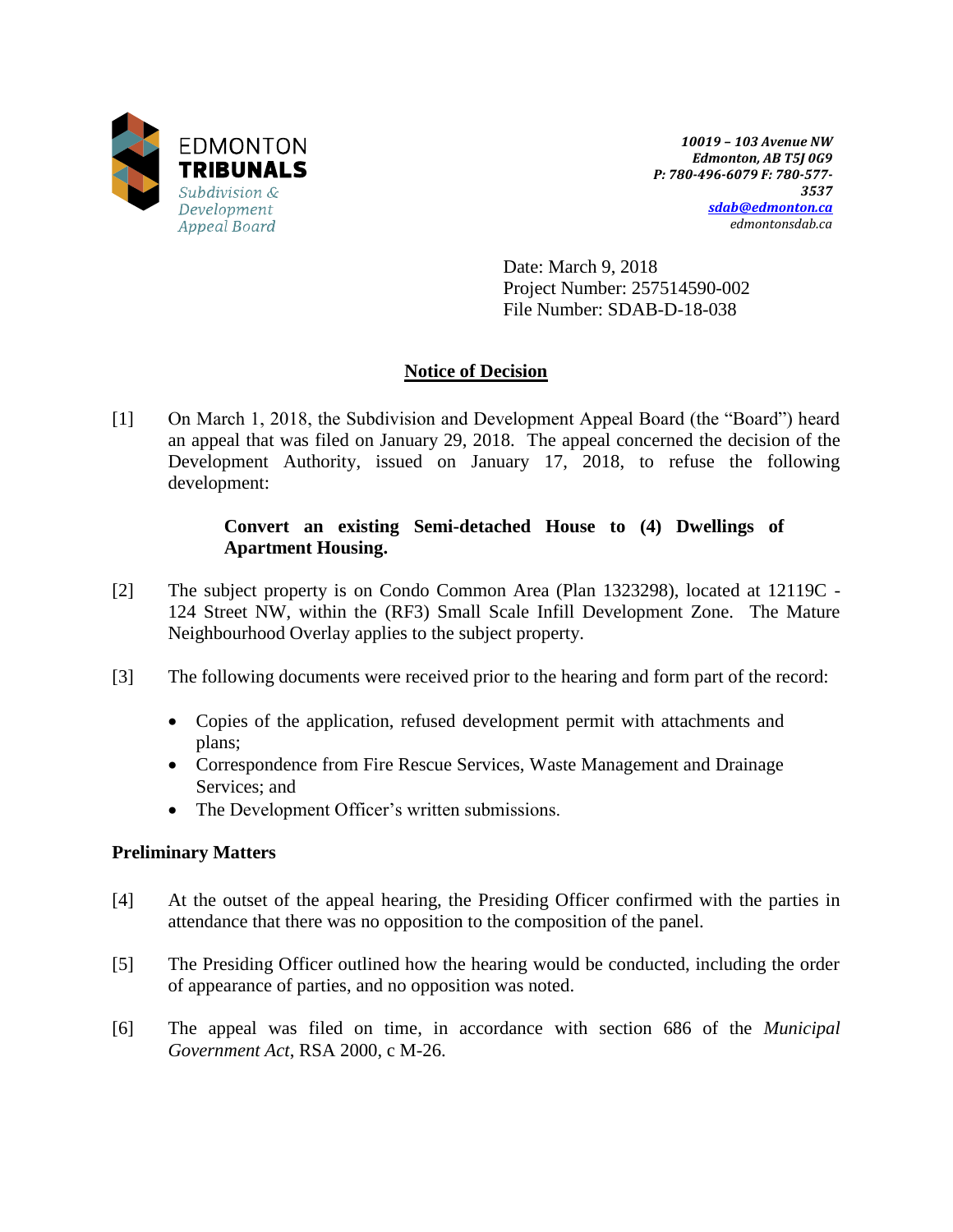#### **Summary of Hearing**

- *i) Position of the Appellant, Mr. J. Cai*
- [7] When he purchased the property in 2013, he was not aware that basement suites are not allowed in Semi-detached Houses. At that time, the developer informed him that the building could be converted from two condominium units into four units with the basement suites. The building had been converted into two condominium units on the one lot, prior to his purchase and the basement suites already existed when he purchased the property.
- [8] All four Dwellings are currently occupied by tenants, and it was his view that he was providing affordable housing with reasonable rents. The tenants maintain the property and to his knowledge, there have not been any complaints from neighbouring property owners. Parking is not an issue, as the building provides for eight parking spaces to the rear. However, only two or three of these spaces are occupied, and the majority of the tenants use public transportation.
- [9] There are other Apartment Houses in the area. The immediately abutting properties are Semi-detached Houses. In his opinion, Apartment Housing is characteristic of the neighbourhood.
- [10] When questioned by the Board, he agreed that the building is a Semi-detached House. However, due to basement suites not being permitted in Semi-detached Houses, he would like the existing development to be approved as an Apartment House. He confirmed that the basement suites have their own entrance on the side of the building, separate from the entrance for the main floor tenants. Both the basement suites and the ground floor Dwelling have full kitchens.
- [11] It was his understanding that each unit has its own heat control, but the utility and heating costs are split between the ground floor and basement tenants.
- [12] He had a meeting with the Development Officer and discussed the recommended conditions for the property if his appeal is successful and agreed to comply with them.
	- *ii) Position of the Development Officer, Mr.B. Langille*
- [13] The Development Authority provided written submissions and did not attend the hearing.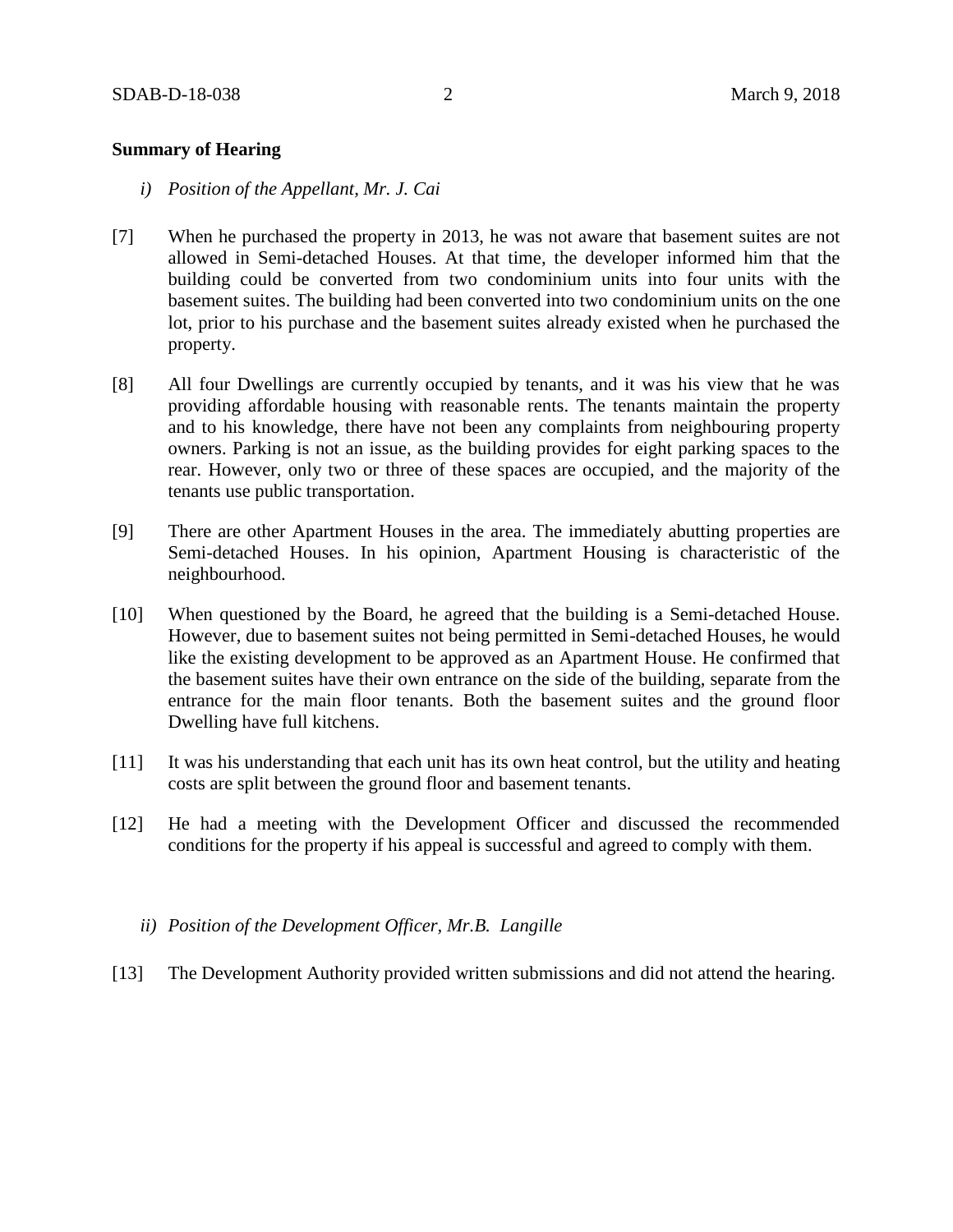#### **Decision**

[14] The appeal is **DENIED** and the decision of the Development Authority is **CONFIRMED**. The development is **REFUSED**.

#### **Reasons for Decision**

[15] The proposed development is for a four Dwelling Apartment House. Although Apartment Housing is a Permitted Use in the RF3 Small Scale Infill Development Zone, the proposed Apartment House requires four variances to regulations in the *Edmonton Zoning Bylaw* (the *Bylaw*). In determining whether to grant a variance, the Board is bound by section 687(3)(d) of the *Municipal Government Act* (the *Act*), which states:

> 687(3) In determining an appeal, the subdivision and development appeal board …

> (d) may make an order or decision or issue or confirm the issue of a development permit even though the proposed development does not comply with the land use bylaw if, in its opinion,

(i) the proposed development would not

(A) unduly interfere with the amenities of the neighbourhood, or

(B) materially interfere with or affect the use, enjoyment or value of neighbouring parcels of land,

and

*(ii) the proposed development conforms with the use prescribed for that land or building in the land use bylaw.* [Emphasis added]

- [16] In short, although the Board has discretion to vary the *Bylaw* regulations, it has no authority to vary Use Class definitions and pursuant to subsection 687(3)(d)(ii) of the *Act*, the Board must be satisfied that "the proposed development conforms with the use prescribed".
- [17] The existing prescribed Use for the subject building is a Semi-detached House, which is defined under section 7.2(7) of the *Bylaw* as follows:

**Semi-detached Housing** means development consisting of a building containing only two Dwellings joined in whole or in part at the side or rear with no Dwelling being placed over another in whole or in part. Each Dwelling has separate, individual, and direct access to Grade. This type of development is designed and constructed as two Dwellings at the time of initial construction of the building. *This Use does not include Secondary Suites or Duplexes.* [Emphasis added]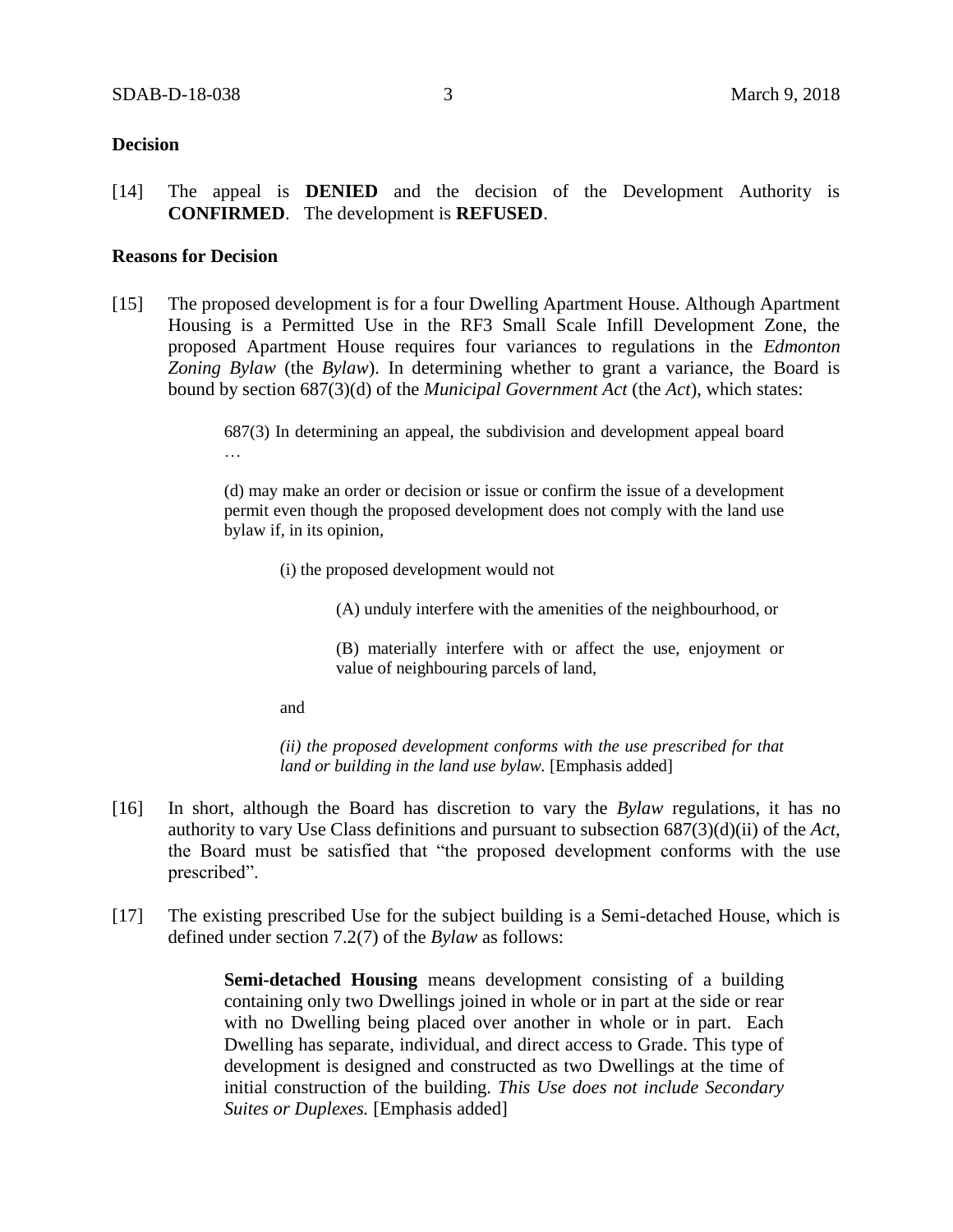[18] Section 6.1(31) of the *Bylaw* states:

**Dwelling** means a self contained unit comprised of one or more rooms accommodating sitting, sleeping, sanitary facilities, and a principal kitchen for food preparation, cooking, and serving. A Dwelling is used permanently or semi-permanently as a residence for a single Household.

- [19] The Board heard from the Appellant that he purchased the subject property in 2013 from the developer as a Semi-detached House with two Dwellings, each with a basement Secondary Suite.
- [20] The Appellant several times referred to this building as a Semi-Detached House with Secondary Suites in the basement. In trying to change the Use to Apartment Housing he did not propose any changes to the interior or exterior of the building but stated it worked well as it had been designed and he would like to keep it as it is.
- [21] Section 7.2(6) of the *Bylaw* defines Secondary Suite as follows:

**Secondary Suite** means development consisting of a Dwelling located within, and Accessory to, a structure in which the principal use is Single Detached Housing. A Secondary Suite has cooking facilities, food preparation, sleeping and sanitary facilities which are physically separate from those of the principal Dwelling within the structure. A Secondary Suite also has an entrance separate from the entrance to the principal Dwelling, either from a common indoor landing or directly from the side or rear of the structure. This Use Class includes the Development or Conversion of Basement space or above Grade space to a separate Dwelling, or the addition of new floor space for a Secondary Suite to an existing Single Detached Dwelling. *This Use Class does not include Apartment Housing, Duplex Housing, Garden Suites, Semi-detached Housing, Lodging Houses, Blatchford Lane Suites, Blatchford Accessory Suites, or Blatchford Townhousing.* [Emphasis added]

- [22] The Board reviewed the floor plans for the subject development and finds that the existing building contains two Dwellings joined in whole at the side. Each of these Dwellings is a self-contained unit that complies with the definition of Dwelling under section 6.1(31) of the *Bylaw*. Accordingly, the Board finds that the principal use is a Semi-detached House per the Use Class definition under section 7.2(7) of the *Bylaw*.
- [23] Based on the floor plans and elevation drawings, it is also evident that the two basement Dwellings constitute Secondary Suites per section 7.2(6) of the *Bylaw*, as they have separate cooking facilities, food preparation, sleeping and sanitary facilities, and also have separate entrances from the principal Dwelling via a side entrance.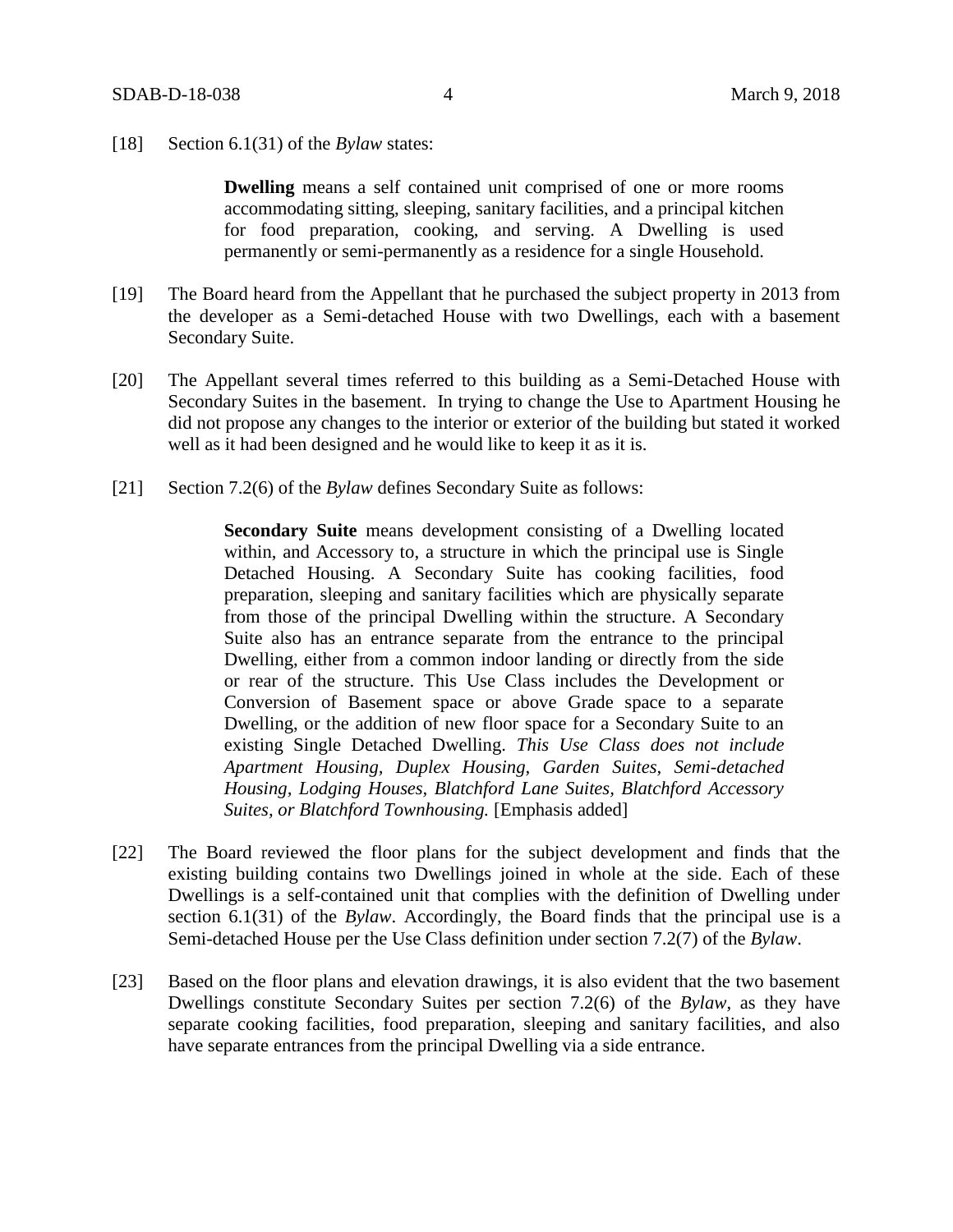- [24] However, the *Bylaw* contemplates basement Secondary Suites only in Single Detached Houses, per section 7.2(6) of the *Bylaw*. The Use Class definition for Semi-detached Housing under section 7.2(7) of the *Bylaw* also expressly states that "This use does not include Secondary Suites".
- [25] The Board finds that notwithstanding the Appellant's belief that he was purchasing a Semi-detached House with legal basement Secondary Suites, the Use Class definitions under the *Bylaw* do not permit Secondary Suites to be located within a Semi-detached House. It is illegal to have Secondary Suites in Semi-detached Houses.
- [26] The Board heard that when the Appellant learned that Secondary Suites are illegal in Semi-detached Houses, he sought to comply with the *Bylaw* by applying for the subject development permit for a four Dwelling Apartment House. Section 7.2(1) of the *Bylaw* defines Apartment Housing as follows:

**Apartment Housing** means development consisting of one or more Dwellings contained within a building in which the Dwellings are arranged in any horizontal or vertical configuration, *which does not conform to the definition of any other Residential Use.* [Emphasis added]

- [27] During the course of the hearing, the Board heard from the Appellant that there is one furnace for each of the principal Dwellings in the Semi-detached House. This furnace provides heat for both the basement Secondary Suite and the principal ground floor Dwelling. Heating costs are shared between both the ground floor and basement tenants. The Board finds that this type of setup is consistent with a Secondary Suite located within and Accessory to a principal Use, and atypical of Apartment Housing.
- [28] Furthermore, the definition for Apartment Housing requires that the development "does not conform to the definition of any other Residential Use." Having found that the proposed development is in fact a Semi-detached House with illegal Secondary Suites, it would be incorrect to characterize the proposed development as Apartment Housing. The subject development therefore does not conform to the use class definition of Apartment Housing.
- [29] Accordingly, the Board is unable to exercise its discretionary powers under section 687(3)(d)(i) of the *Act* to grant the required variances to the proposed Apartment House Use, as the proposed development does not conform with the Use Class definition of Apartment Housing.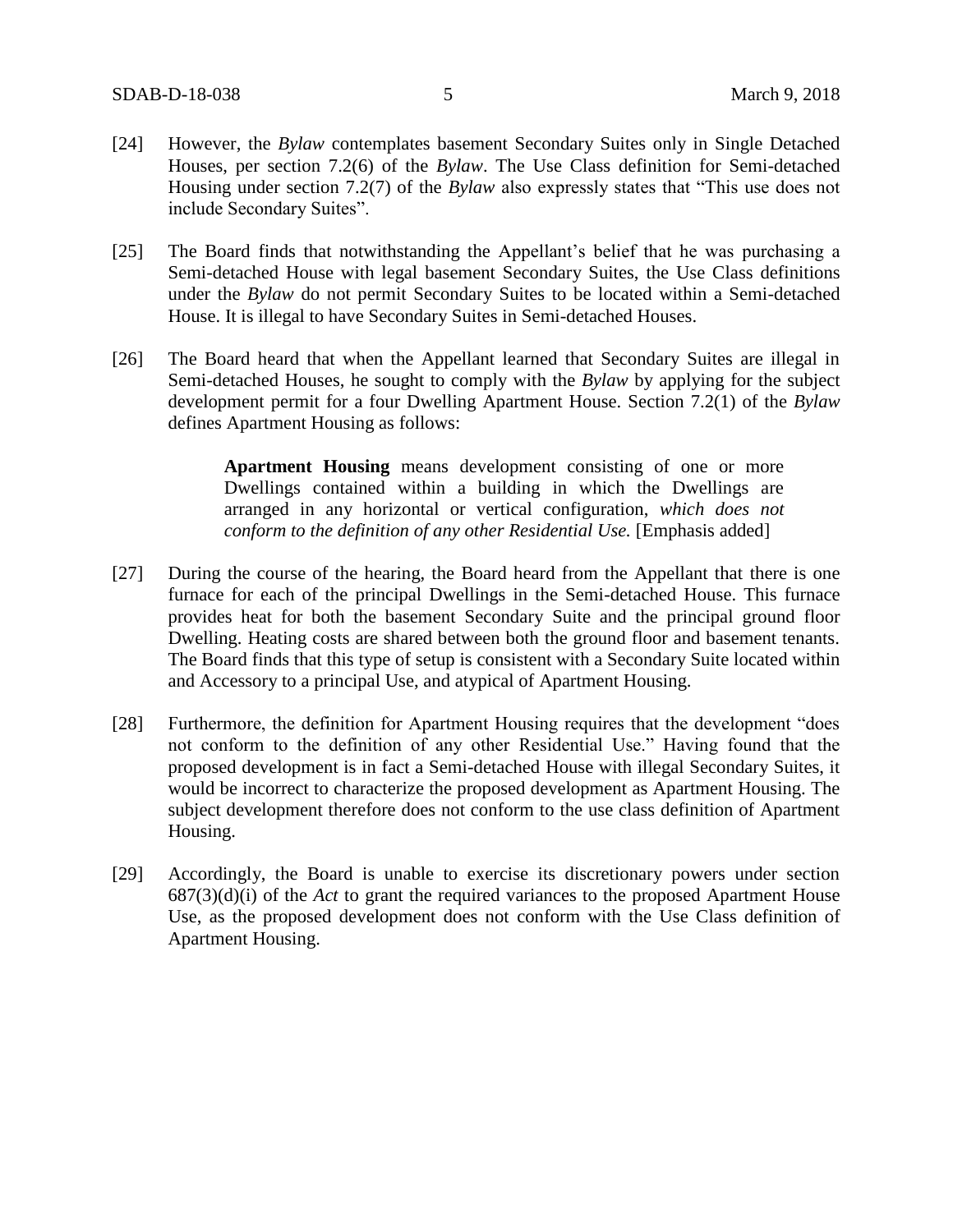- [30] Since the Board has determined that the proposed development does not conform to the Apartment Housing Use, it need not pursue further analysis as to whether the proposed development would unduly interfere with the amenities of the neighbourhood or materially interfere with or affect the use, enjoyment or value of neighbouring parcels of land. The Board simply notes that it concurs with the Development Authority's opinion in page two of the Development Officer's written submission: "There is nothing peculiar about the Use, character, or situation of the land or building. Therefore, it is the opinion of the Development Officer that there is no unnecessary hardship or practical difficulty which would require apartment housing to be approved on this site."
- [31] The Board also notes that in one of the reasons for refusal, the Development Officer stated that "This structure no longer conforms to current zoning rules, which may have changed since it was originally constructed". The Board heard that the subject property was purchased by the Appellant in 2013, when the current *Bylaw* regulations with respect to Semi-detached Housing and Secondary Suites were already in effect. Accordingly, the Board finds that there is no issue with respect to legal non-conformity.
- [32] For the above reasons, the appeal is denied and the development is refused.

Patricia L. Janes.

Ms. P. Jones, Presiding Officer Subdivision and Development Appeal Board

Board Members in Attendance Mr. M. Young; Mr. C. Buyze; Ms. S. LaPerle; Mr. L. Pratt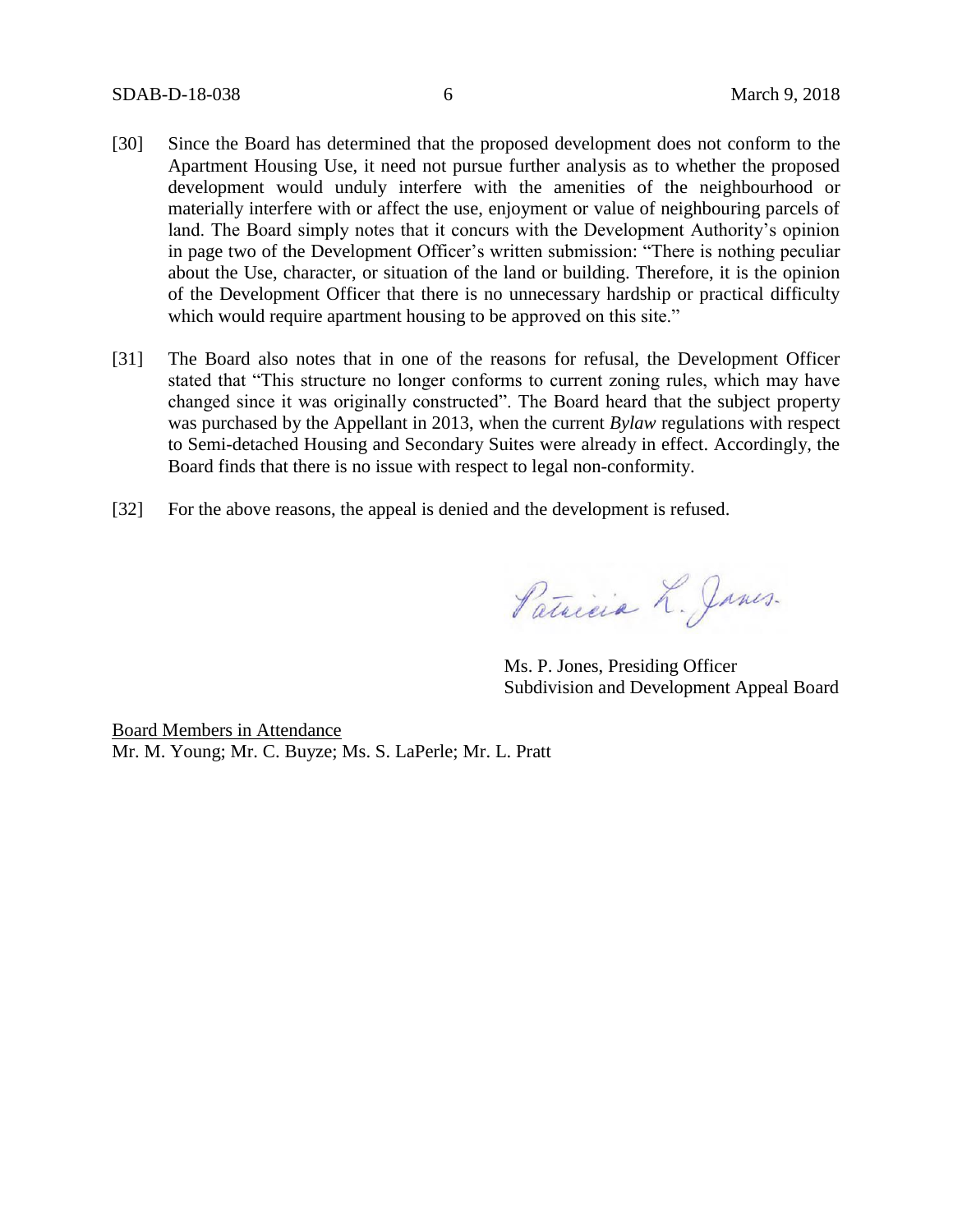# **Important Information for the Applicant/Appellant**

- 1. This decision may be appealed to the Alberta Court of Appeal on a question of law or jurisdiction under section 688 of the *Municipal Government Act*, RSA 2000, c M-26.
- 2. When a decision on a Development Permit application has been rendered by the Subdivision and Development Appeal Board, the enforcement of that decision is carried out by Development & Zoning Services, located on the 2nd Floor, Edmonton Tower, 10111 – 104 Avenue NW, Edmonton, AB T5J 0J4.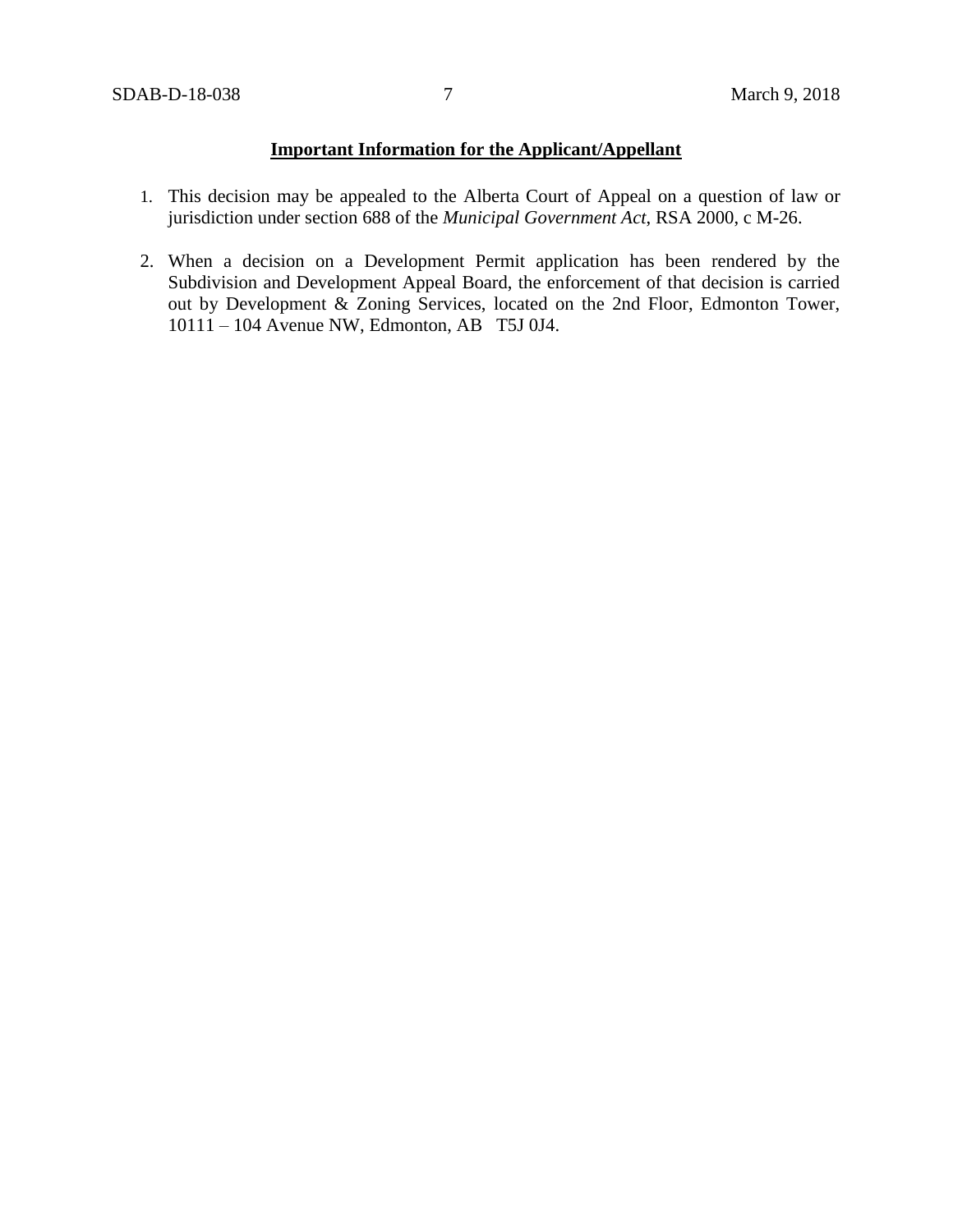

Date: March 9, 2018 Project Number: 258728819-001 File Number: SDAB-D-18-039

# **Notice of Decision**

[1] On March 1, 2018, the Subdivision and Development Appeal Board (the "Board") heard an appeal that was filed on January 31, 2018.The appeal concerned the decision of the Development Authority, issued on January 23, 2018, to refuse the following development:

## **Construct a Single Detached House with front attached Garage, veranda, fireplace, rear covered deck, balcony, and Basement development (NOT to be used as an additional Dwelling).**

- [2] The subject property is on Plan 2128MC Blk 2 Lot 12, located at 8504 134 Street NW, within the (RF1) Single Detached Residential Zone. The Mature Neighbourhood Overlay applies to the subject property.
- [3] The following documents were received prior to the hearing and form part of the record:
	- Copies of the application with attachments, refused permit and plans;
	- A Canada Post confirmation of delivery; and
	- The Development Officer's written submissions dated February 26, 2018.
- [4] The following exhibits were presented during the hearing and form part of the record:
	- Exhibit  $A SLIM$  Map of the 60 metre notification area.
	- Exhibit  $B -$ Photograph showing the entrance of the rear lane.
	- Exhibit  $C Google Map$  aerial view of the neighbourhood.
	- $\bullet$  Exhibit D Google Map street view of the rear lane.
	- Exhibit  $E Google Map$  street view of the rear lane and one detached garage.
	- Exhibit  $F Google Map$  street view of the rear lane.

## **Preliminary Matters**

[5] At the outset of the appeal hearing, the Presiding Officer confirmed with the parties in attendance that there was no opposition to the composition of the panel.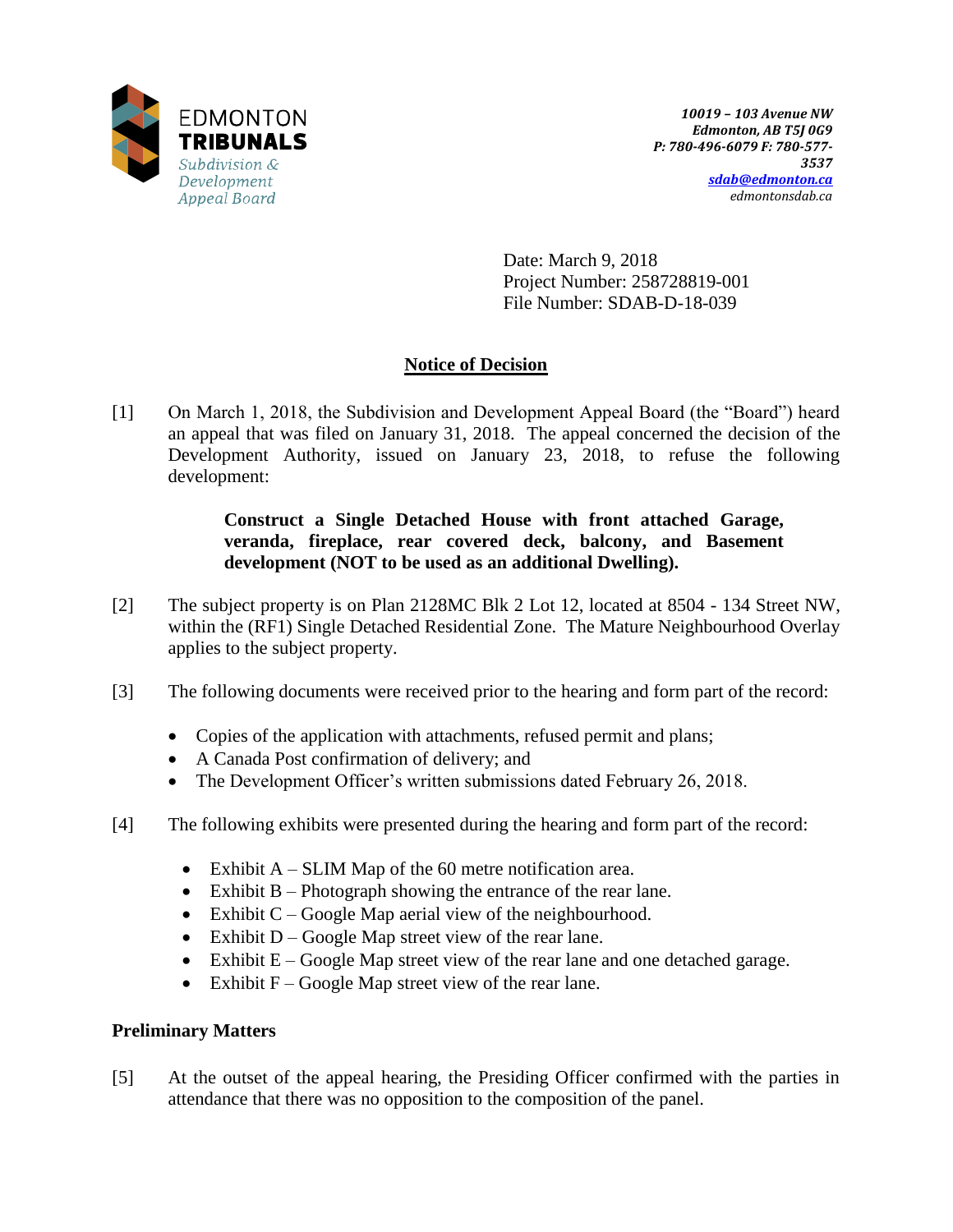- [6] The Presiding Officer outlined how the hearing would be conducted, including the order of appearance of parties, and no opposition was noted.
- [7] The appeal was filed on time, in accordance with section 686 of the *Municipal Government Act*, RSA 2000, c M-26.

#### **Summary of Hearing**

- *i) Position of the Appellant, Mr. Csaba, who was accompanied by Mr. Mielczarek*
- [8] When they started designing the house, they sought to develop a progressive house that was compatible with the adjacent properties and maximized the use of the lot. One of the immediate hurdles was the rear laneway that services the subject property. It is unpaved, and due to its condition, is not regularly used by property owners. To ensure consistency with the surrounding houses, and in keeping with their goal to develop a progressive house, they proposed a front attached garage. It is this front attached garage that gives rise to two variances relating to the rear setback.
- [9] The majority of homes in the Laurier Heights area have front attached garages, and in their view, the design of the house is characteristic of the neighbourhood. They submitted *Exhibit A*, a SLIM Map printout of the 60-metre notification area. They had marked off all the houses within the notification area with front attached garages. Only the immediately abutting property to the south has a rear garage. A Google Map aerial view of the neighbourhood (*Exhibit C*) was submitted to demonstrate that the majority of homes in the area have front driveways.
- [10] They submitted Exhibits B and D, E and F, which further demonstrated the neglected condition of the rear laneway.
- [11] Another reason justifying the front Driveway is that a curb cut already exists. The proposed front Driveway would therefore not change or have any differing impact on the availability of on-street parking. The property fronts onto 134 Street, which is not busy and has no parking bans.
- [12] The Dwelling is positioned on the lot to maintain the block face average of the two abutting properties. The design of the house maximizes the site coverage and still remains under the allowable for the Mature Neighbourhood Overlay.
- [13] Although the house is setback farther to the rear of the property, there is still a large amenity pace in the rear yard. The garage runs the full length of the house but does not have vehicle access to the rear yard. The rear overhead door is to provide easy access for lawn and sports equipment.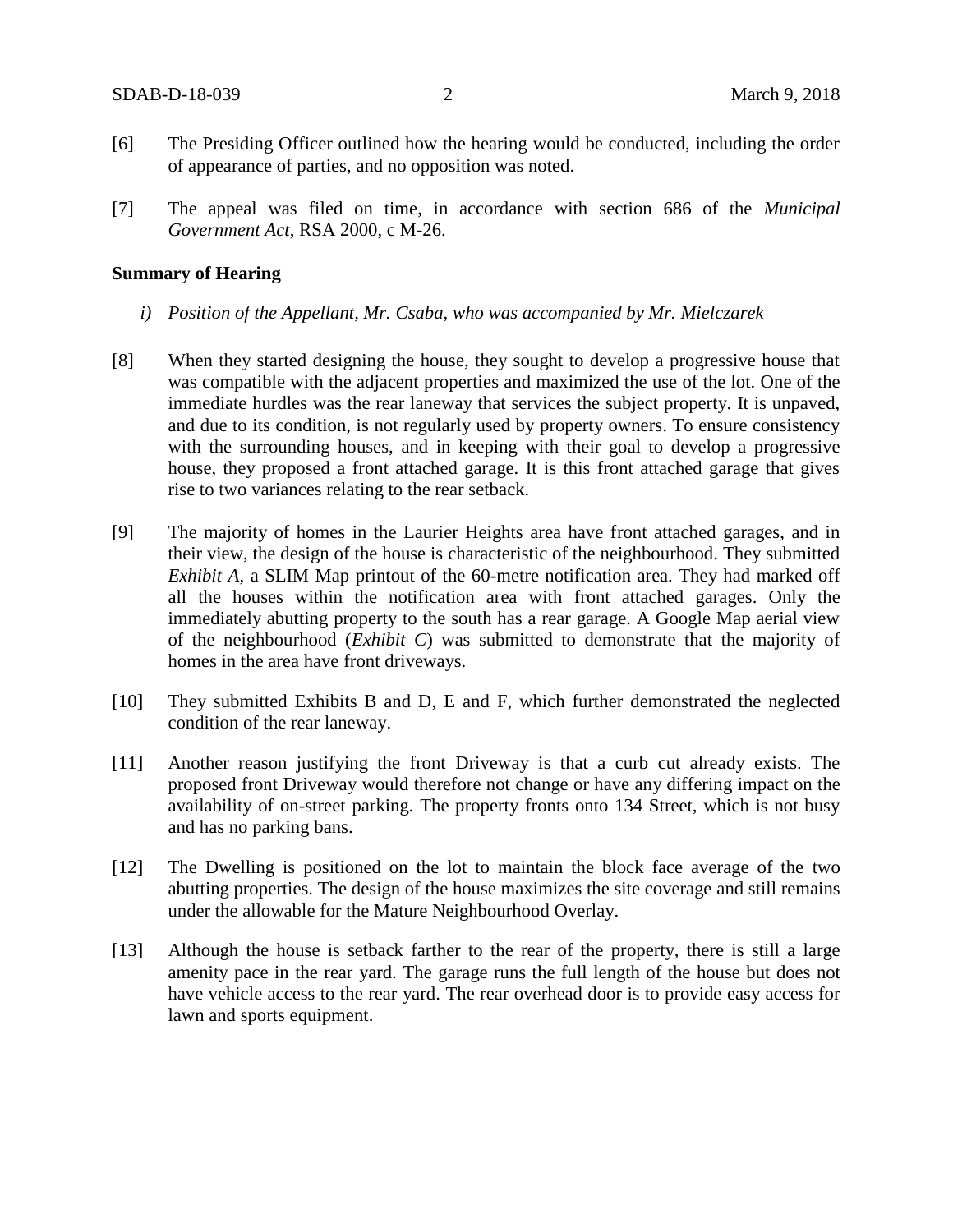- [14] They have worked with the Development Officer regarding the design. The Development Officer initially supported a front attached garage. They revised the plans to address any privacy issue for community consultation. It was their understanding that the Development Officer would approve the development if the community consultation demonstrated neighbourhood support for the development. However, although they did not receive any opposition, the development was still refused.
- [15] Upon questioning by the Board, Mr. Csaba stated that he attempted to speak with both abutting neighbours but was only able to contact one of them. No opposition was received.
- [16] In summary, they are trying to develop a house that is consistent with the community. Both older and newer houses in the neighbourhood have front attached garages, and they have full support from the community. If the rear lane was paved and well-maintained, they might have considered a rear garage.
- [17] They are agreeable to the suggested conditions of the Development Officer.
	- *ii) Position of the Development Officer, Mr. G. Robinson*
- [18] The Development Authority provided written submissions and did not attend the hearing.

#### **Decision**

- [19] The appeal is **ALLOWED** and the decision of the Development Authority is **REVOKED**. The development is **GRANTED** as applied for to the Development Authority, subject to the following **CONDITIONS**:
	- 1. The Height of the principal building shall not exceed 8.9 m (Reference Sections 6.1(49) and 52).
	- 2. Platform Structures greater than 1.0 m above Grade shall provide Privacy Screening to prevent visual intrusion into adjacent properties. (Reference Section 814.3(9)).
	- 3. The proposed Basement development(s) shall NOT be used as an additional Dwelling. Proposed wet bar shall only be used by the household which uses the principal kitchen on the main floor. A Secondary Suite shall require a new development permit application.
	- 4. The area hard surfaced for a Driveway shall comply with Section 54.6 of the Zoning Bylaw 12800.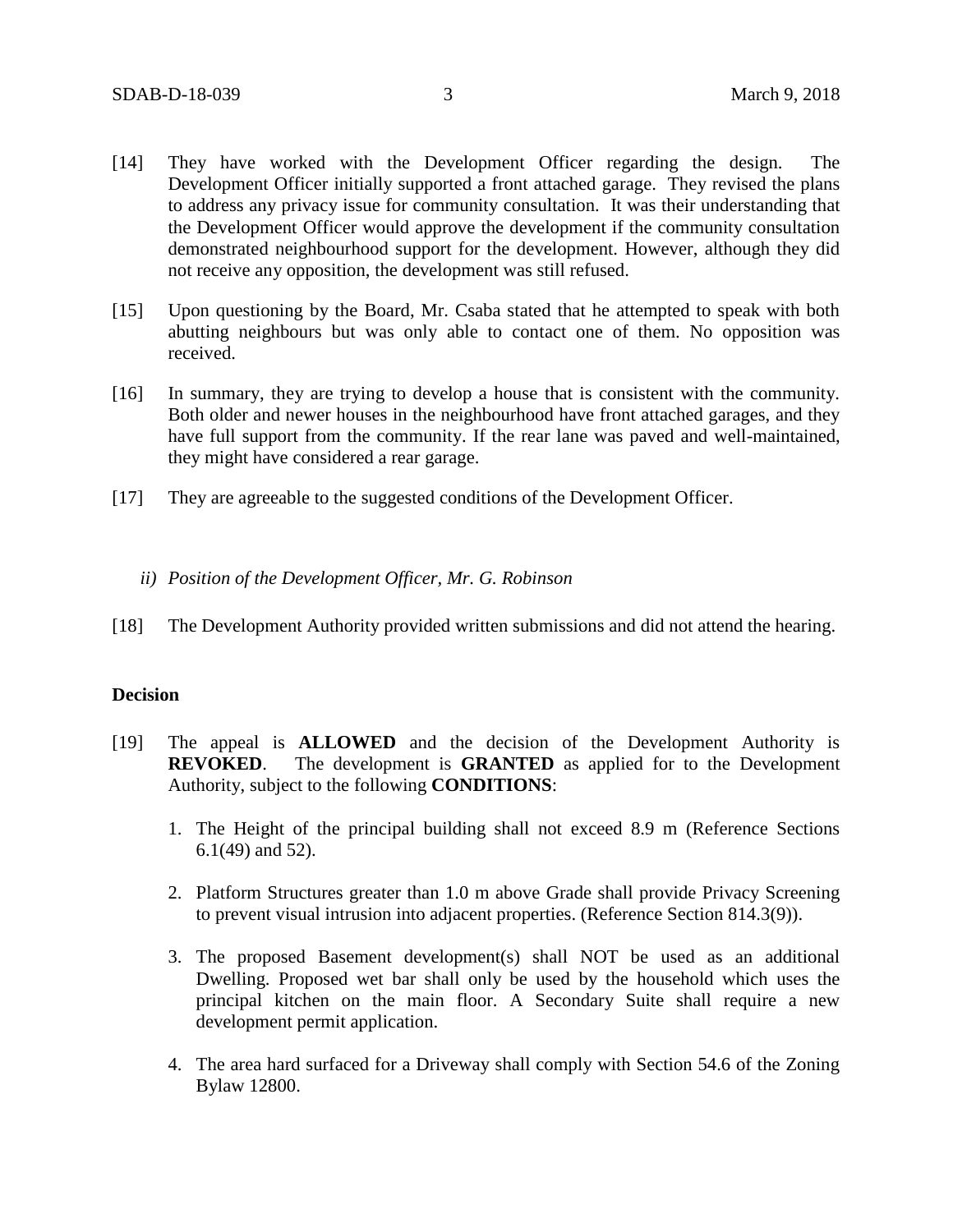- 5. Except for the hard surfacing of Driveways and/or Parking Areas approved on the site plan for this application, the remainder of the site shall be landscaped in accordance with the regulations set out in Section 55 of the Zoning Bylaw 12800.
- 6. Landscaping shall be provided on a Site within 18 months of the occupancy of the Single Detached House. Trees and shrubs shall be maintained on a Site for a minimum of 42 months after the occupancy of the Single Detached House (Reference Section 55.2.1).
- 7. Two deciduous trees with a minimum Caliper of 50 mm, two coniferous trees with a minimum Height of 2.5 m and eight shrubs shall be provided on the property. Deciduous shrubs shall have a minimum Height of 300 mm and coniferous shrubs shall have a minimum spread of 450 mm (Reference Section 55.2.1).
- 8. The requirement to provide trees and shrubs may be satisfied either through planting new or preserving existing trees and shrubs (Reference Section 55.6.2).
- 9. All Yards visible from a public roadway, other than a Lane, shall be seeded or sodded. Seeding or sodding may be substituted with alternate forms of ground cover, including hard decorative pavers, washed rock, shale or similar treatments, perennials, or artificial turf, provided that all areas of exposed earth are designed as either flower beds or cultivated gardens (Reference Section 55.2.1).
- 10. All access locations and curb crossings shall have the approval of the City Transportation prior to the start of construction. The rear facing Garage door shall be for Rear Yard maintenance access only, no Driveway to the rear lane is permitted (Reference Section 53(1)).
- 11. WITHIN 14 DAYS OF APPROVAL, prior to any demolition or construction activity, the applicant must post on-site a development permit notification sign (Section 20.2).

#### ADVISEMENTS:

- 1. Lot grades must comply with the Edmonton Drainage Bylaw 16200. Contact Drainage Planning and Engineering at 780-496-5576 or lot.grading@edmonton.ca for lot grading inspection inquiries.
- 2. Any future deck development greater than 0.6m (2ft) in height will require development and building permit approvals.
- 3. Any future deck enclosure or cover requires a separate development and building permit approval.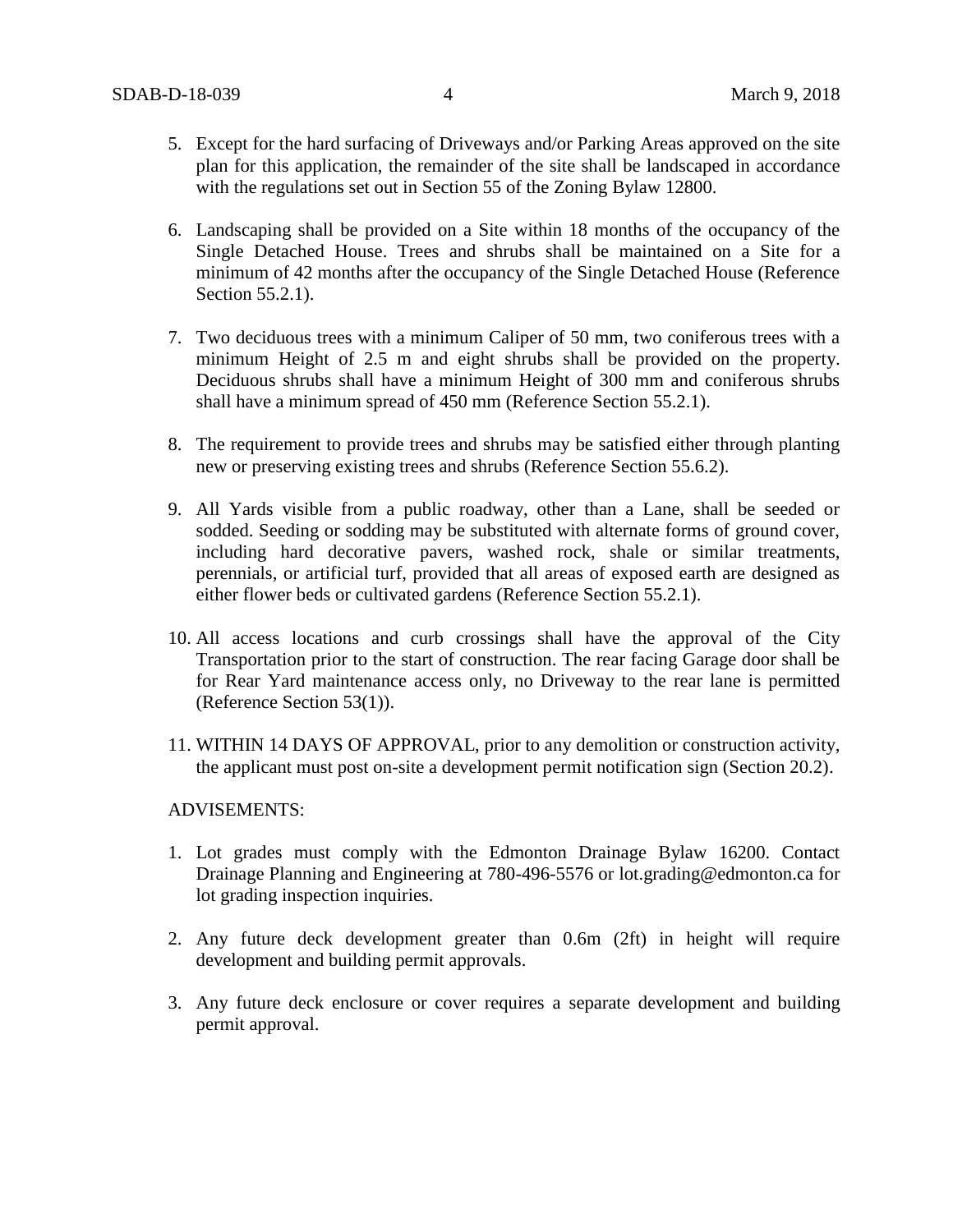- 4. Any hoarding or construction taking place on road right-of-way requires an OSCAM (On-Street Construction and Maintenance) permit. It should be noted that the hoarding must not damage boulevard trees. The owner or Prime Contractor must apply for an OSCAM online at: www.edmonton.ca/transportation/on your streets/on-street-construction-maintenance-permit.aspx
- 5. Unless otherwise stated, all above references to "section numbers" refer to the authority under the Edmonton Zoning Bylaw 12800.
- [20] In granting the development the following variances to the *Edmonton Zoning Bylaw* (the *Bylaw*) are allowed:
	- 1) Section 814.3(4) is varied to permit a reduced Rear Setback of 29.9 percent Site Depth (11.4 metres) instead of the required 40 percent (15.24 metres).
	- 2) Section 814.3(17) is varied to permit the proposed front Driveway access off 134 Street instead of the Abutting Lane to the rear.
	- 3) Section 44(1) is varied to permit the distance of 10.03 metres from the eave to the Rear Lot Line instead of the required 14.64 metres.

## **Reasons for Decision**

- [21] The proposed development is for a Single Detached House, which is a Permitted Use in the (RF1) Single Detached Residential Zone.
- [22] The Development Officer identified three variances required for this development.

Section 814.3(17) of the Mature Neighbourhood Overlay states: "Regardless of whether a Site has existing vehicular access from a public roadway, other than a Lane, no such access shall be permitted to continue where an Abutting Lane exists." The Development Officer determined that the proposed Driveway is located off of 134 Street NW instead of the rear Lane. The Board grants the required variance to section 814.3(17) for the following reasons:

- a) The Board reviewed Exhibit "C", a Google Maps aerial view of the subject property and the surrounding area, and finds that almost all the houses in the area have front Driveways. The Board also reviewed Exhibits "D" through "F" and finds that there are almost no Garages that access the rear Lane.
- b) The Board heard from the Appellant that the rear Lane is mainly used for garbage collection by City vehicles and other utility vehicles. It is not used for general access by the residents. The Board accepts the Appellant's submissions, and finds that the subject area is fairly stable, with front attached Garages being the norm.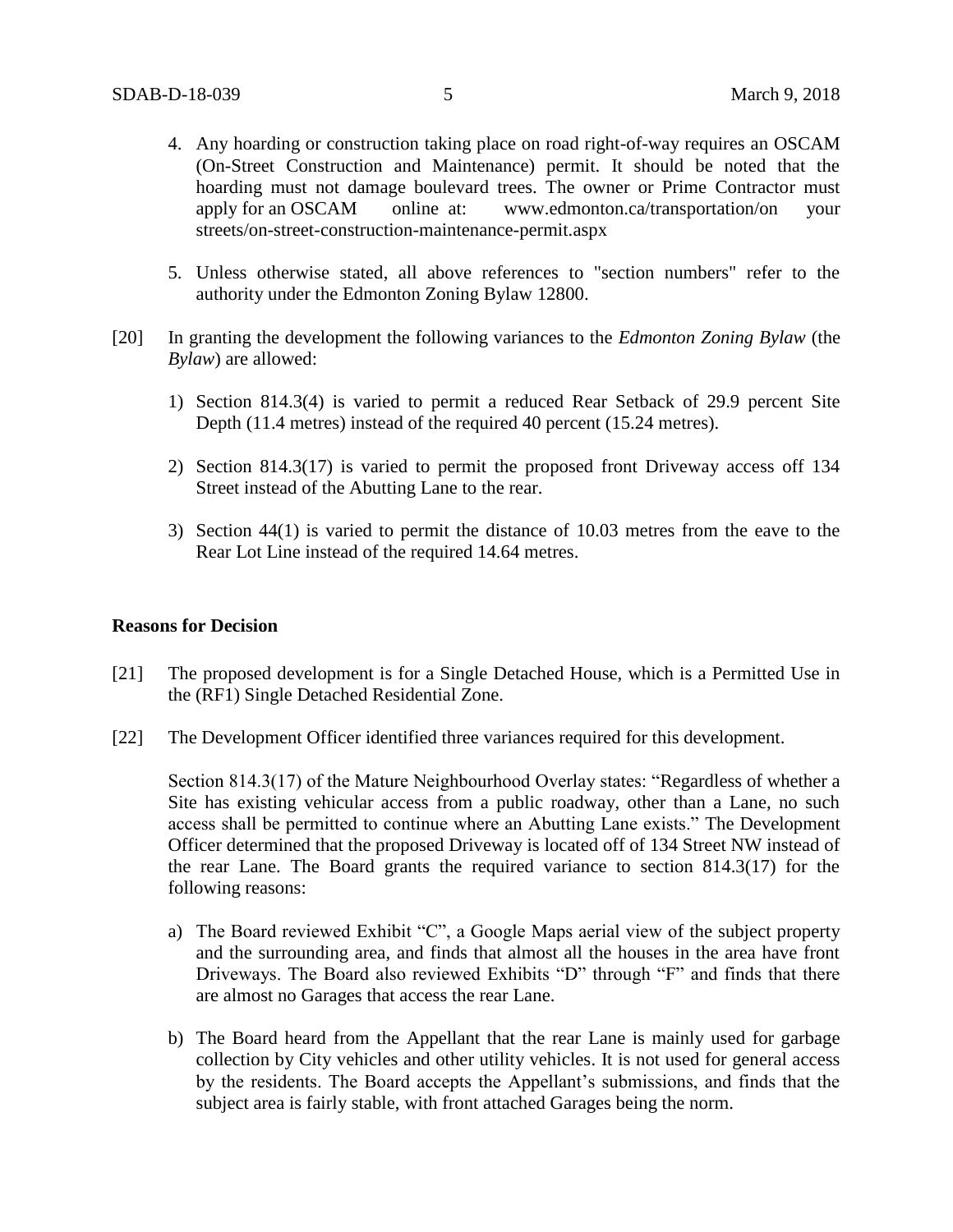- c) A curb cut for a two-car Driveway already exists on this Lot. According to the plans and the submissions of the Appellant, this curb cut will continue to be access for the front attached Garage.
- d) The existing curb cut and proposed front Driveway access will not alter on-street parking along 134 Street, nor will there be any change in impact on the streetscape.
- [23] Section 814.3(4) of the Mature Neighbourhood Overlay states that "The minimum Rear Setback shall be 40 percent of Site Depth." The Development Officer determined that the distance from the House to the Rear Lot Line is at 29.9 percent Site Depth instead of the required 40%. The Development Officer also determined that the distance from the eaves to the rear property line was 10.03 metres instead of the 14.64 metres required under section 44(1). The Board grants the required variances to sections 814.3(4) and 44(1) of the *Edmonton Zoning Bylaw* for the following reasons:
	- a) The development is positioned so that the block face average between the two Abutting Houses is maintained, but this necessitates a variance to the Rear Setback to accommodate the Rear Yard Amenity Area.
	- b) The Rear Setback variance has no impact upon the total Site Coverage, which remains below the maximum allowance for a Single Detached House.
	- c) This is a wide lot and which will mitigate part of the loss of depth ensuring a sizeable Amenity Area at the rear of the Dwelling. The positioning of the Dwelling affects the encroachment of the eaves towards the rear which will be of immaterial impact to the use and enjoyment of neighbouring parcels of land.
- [24] The Board notes that per section 814.5, Tier 1 of the Mature Neighbourhood Overlay, community consultation was required and was conducted by the Development Authority. The Board finds that there was general acceptance for the development. Although the Appellant was only able to reach one of the Abutting neighbours, that neighbor supported the development.
- [25] The Appellant submitted that the unpaved rear Lane played a significant role in the decision to develop a front attached Garage. However, the condition of the rear Lane was not a factor in the Board's decision. Rather, the Board focused on whether the proposed development was in keeping with the Houses in this area.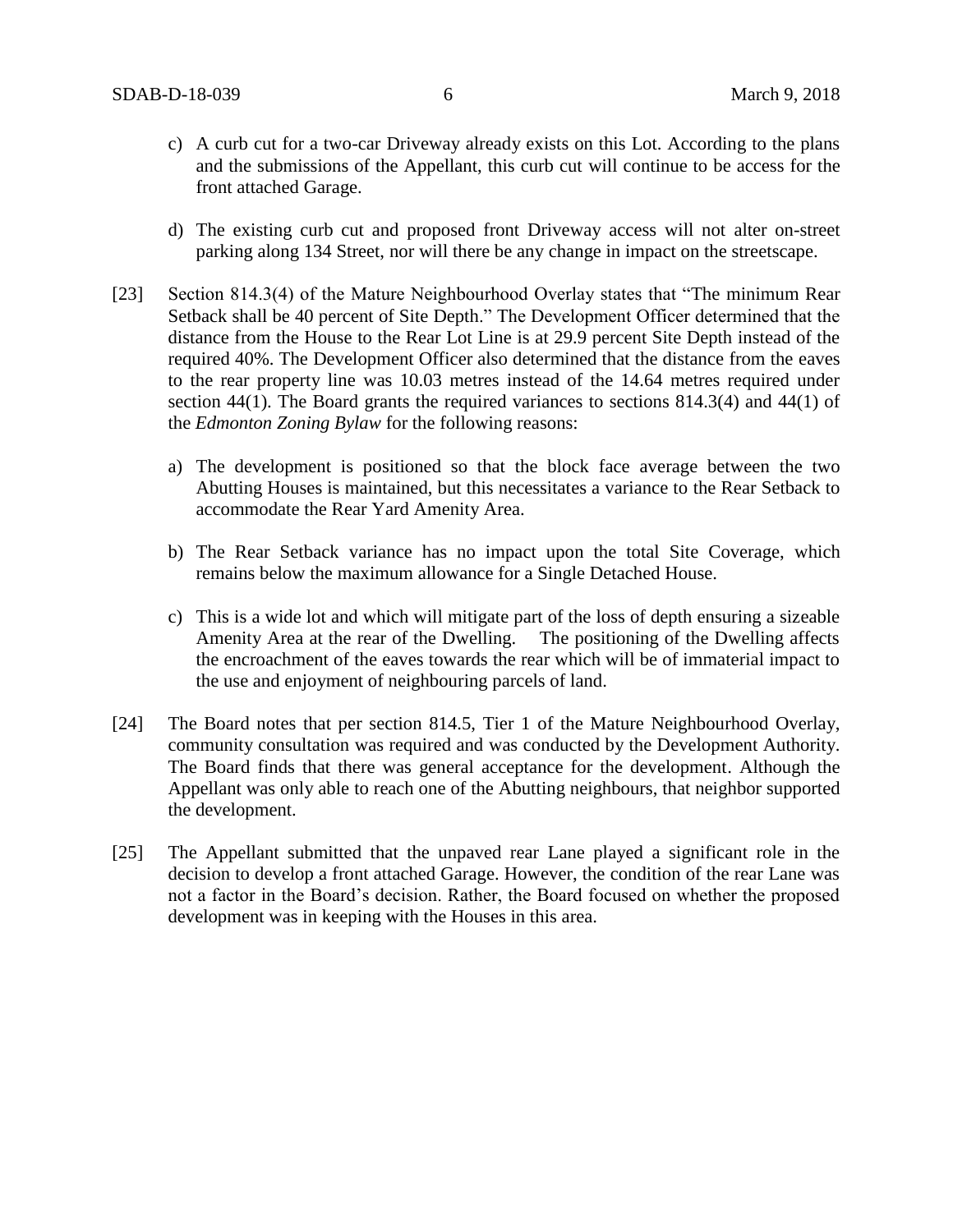[26] For the above reasons, the Board finds that this development, with a front attached Garage, is consistent and compatible with the neighbourhood. The proposed development will not unduly interfere with the amenities of the neighbourhood, nor materially interfere with or affect the use, enjoyment or value of neighbouring parcels of land. The appeal is allowed.

Patricia L. Janes.

Ms. P. Jones, Presiding Officer Subdivision and Development Appeal Board

Board Members in Attendance Mr. M. Young; Mr. C. Buyze; Ms. S. LaPerle; Mr. L. Pratt